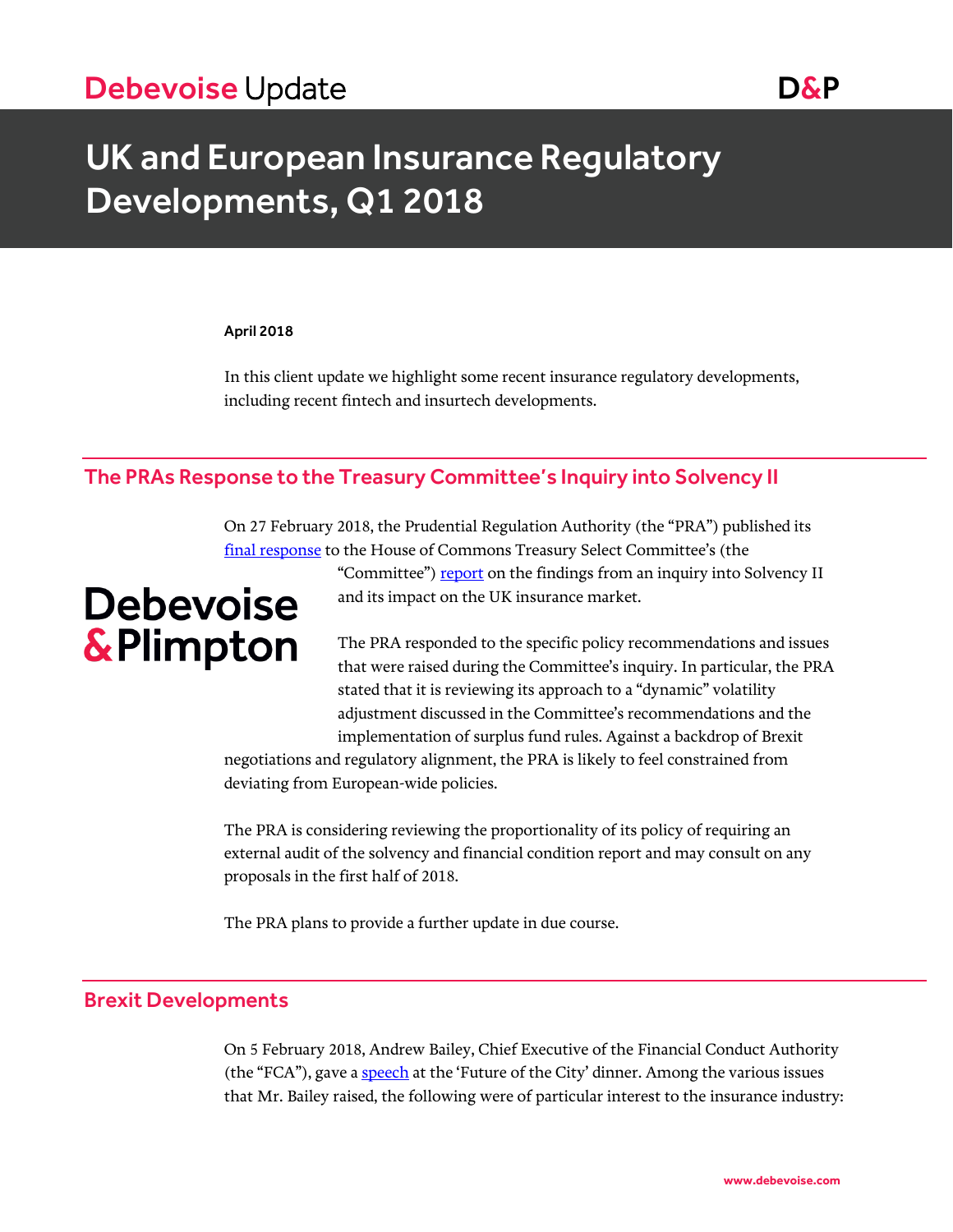# Debevoise & Plimpton

- serviceable where the services provided are regulated and require authorisation or use of a 'passport'.
- Data: approximately three-quarters of cross-border data flows involving the UK are with EU Member States. If the UK did leave the EU without regulatory arrangements in place, holding and sharing such data may breach national law.
- Trade arrangements: the European Commission (the "Commission") proposed a provision for financial services in the Transatlantic Trade and Investment Partnership. This kind of provision could be included in a trade agreement between the EU and the UK without the loss of regulatory autonomy.

In addition, on 28 March 2018, the FCA published [a statement](https://www.fca.org.uk/news/statements/fca-statement-eu-withdrawal-following-march-european-council) confirming that, in light of the UK Government's agreement with the European Union on a Brexit implementation period, firms with an EU passport would not need to apply for authorisation into the UK at this stage. UK firms passporting into the EEA should discuss contingency planning with their relevant regulator. For further information on the Brexit withdrawal agreement see this [update.](https://www.debevoise.com/insights/publications/2018/03/uk-and-eu-agree-in-principle)

### Fintech/Insurtech Developments

On 15 March 2018, the Joint Committee of the European Supervisory Authorities ("ESAs") published its *[final report](http://www.eba.europa.eu/documents/10180/2157971/Joint+Committee+Final+Report+on+Big+Data+%28JC-2018-04+%29.pdf)* on the use of big data by financial institutions, which recommended the following good practices:

- Robust big data processes: periodic monitoring of the functioning of big data procedures and methodologies.
- Consumer protection: periodic assessment as to whether big data products are aligned with consumers' interests, adherence with the General Data Protection Regulation and maintaining a balance between automated decision-making tools and human interventions.
- Disclosure: transparency on the use of big data and contributing to the promotion of public awareness on the use of big data.

On 15 February 2018, the International Association of Insurance Supervisors ("IAIS") published a draft application [paper](https://www.iaisweb.org/page/consultations/current-consultations/draft-application-paper-on-the-use-of-digital-technology-in-inclusive-insurance/file/71949/draft-application-paper-on-the-use-of-digital-technology-in-inclusive-insurance-for-public-consultation) (29 January 2018) on the use of digital technology in inclusive insurance. This paper describes how digital technology is used and sets out the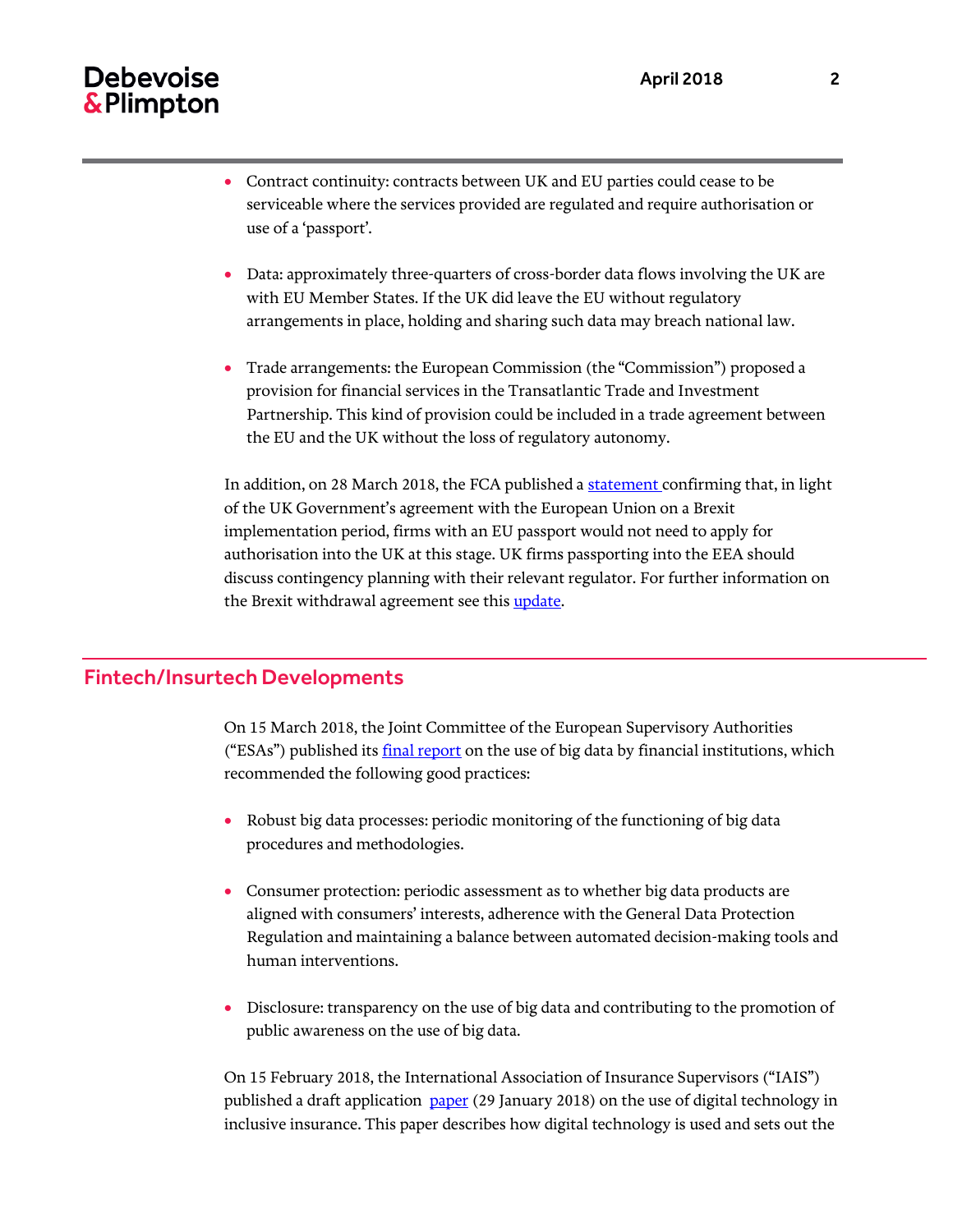# Debevoise & Plimpton

implications of such use for business models, regulators and supervisors, as well as guidance on designing and implementing regulations and supervisory practices.

The Commission published a [fintech action plan](https://ec.europa.eu/info/sites/info/files/180308-action-plan-fintech_en.pdf) on 8 March 2018, which contains measures to encourage fintech and ensure the integrity of the EU financial system.

## European Commission Report on Supervision of Group Insurance and Reinsurance Undertakings

On 5 April 2018, the Commission published a [report](http://ec.europa.eu/transparency/regdoc/rep/1/2018/EN/COM-2018-169-F1-EN-MAIN-PART-1.PDF) on the supervision of group insurance and reinsurance undertakings. This acknowledged the difficulties in defining a group (particularly in relation to non-EEA structures) and the scope of any supervision.

Under Solvency II, individual insurance and reinsurance undertakings may use group internal models for solvency capital requirement ("SCR") calculations, subject to supervisory approval. However, the report notes that the European Insurance and Occupational Pensions Authority ("EIOPA") does not generally receive the application materials for such approval, which EIOPA believes has hampered its ability to promote convergence. The Commission noted that action has already been taken on this issue given the urgency of the matter.

### Council of EU Delays Adoption of the Insurance Distribution Directive

On 9 March 2018, the Council of the EU [delayed](http://www.consilium.europa.eu/en/press/press-releases/2018/03/09/insurance-distribution-council-delays-application-of-new-rules/pdf) the application of the Insurance [Distribution Directive,](http://eur-lex.europa.eu/legal-content/EN/TXT/PDF/?uri=CELEX:32016L0097&from=en) which aims to improve consumer protections for insurance products, to 1 October 2018. The deadline for Member States to transpose the new rules into national law was extended to 1 July 2018.

### Extension of the Senior Managers and Certification Regime

On 29 January 2018, the Treasury [announced](https://www.fca.org.uk/publication/consultation/cp17-26.pdf) that from 10 December 2018 the senior managers and certification regime ("SM&CR") will apply to insurers, reinsurers and managing agents. The full SM&CR will apply to Solvency II insurers and insurers outside the scope of Solvency II with an asset value of at least £25 million.

The biggest change is that a firm's staff, except those performing administrative duties, will be directly accountable to the regulators for their conduct. From 10 December 2019,